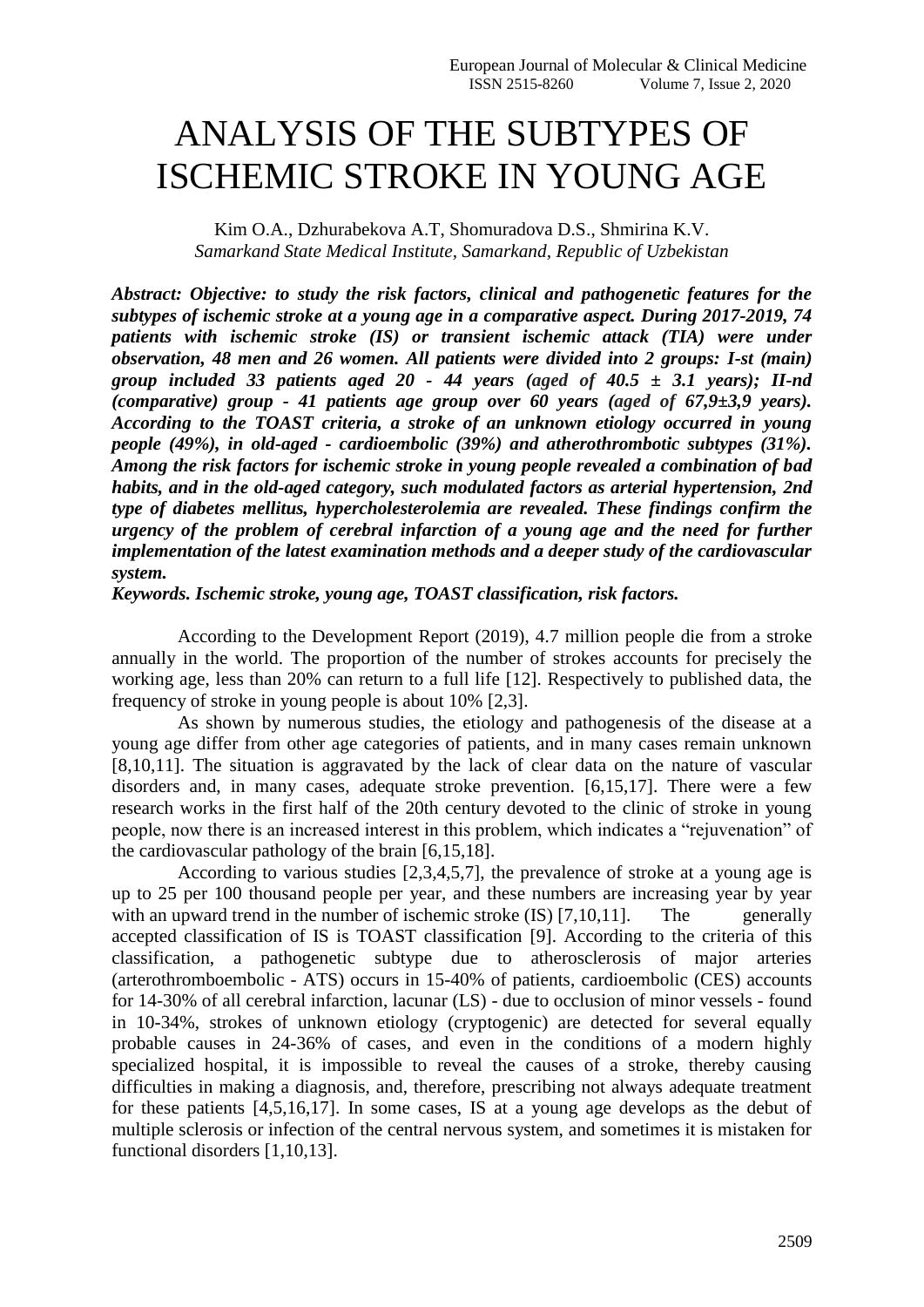A thorough clinical and neurological examination of young patients with IS in the acute period, including an assessment of cerebral blood flow, hemodynamics, heart function, followed by an expansion of the examination algorithm with the introduction of diagnostic methods into practice, makes it possible to conduct early secondary prevention of stroke. It is important to note that IS in young people is due to the complexity of aspects distinguishable from those in old-aged groups, and to socio-economic factors, which further emphasizes the relevance and complexity of the problem.

**Objective:** to study the risk factors, clinical and pathogenetic features for the subtypes of ischemic stroke at a young age in a comparative aspect.

**Materials and methods.** On the basis of the department of anesthesiology, intensive care and neurology of the  $1<sup>st</sup>$  clinic of Samarkand state medical institute for the period 2017-2019 there were 74 patients with IS or TIA including 48 men and 26 women. Patients were admitted in an emergency. All patients were divided into two groups: group I (main) included 33 patients aged 20 - 44 years (aged of  $40.5 \pm 3.1$  years), 29 of them with IS and 4 with TIA; group II (comparative) - 41 patients age group over 60 years (aged of  $67.9\pm3.9$  years). The diagnosis was established on the basis of MRI of the brain, additional examination methods (biochemical blood test with determination of lipoproteins and cholesterol, glucose and coagulograms), transcranial duplex scan of cerebral vessels (TCDS), echocardiography, consultation of therapist, ophthalmologist and neurosurgeon if necessary. Assessment of neurological and somatic status in both groups was carried out according to the generally accepted method. The stroke subtype was determined based on the TOAST criteria. Neurological deficit was evaluated on a National Institutes of Health Stroke Scale (NIHSS), modified Rankin scale and Rivermead mobility index at the time of admission to hospital and at discharge, the received data were processed on a personal computer by using SPSS programs.

**Results and discussion.** The results of the study showed that in the main group according to TOAST criteria, the atherothrombotic subtype was found in 7 (21%) cases. It should be noted the main feature of atherosclerosis of such patients – lateral location of atherosclerotic plaque with relevant complications respectively to the forecast.

In 4 (12%) cases, a cardioembolic subtype of stroke was diagnosed. So, in 2 patients the main factor was rheumatism with rheumatoid defect of the aortic valve, 2 patients had сongenital heart defect, besides in 1 patient IS developed on the background of undergoing heart surgery (after 7 months).

In 6 (18%) patients a lacunar subtype of stroke was detected. The main factor in this category of patients was arterial hypertension, which lasted the last 3 years before SI. It should be noted that patients ignored antihypertensive therapy recommendations, 1 patient had arterial hypertension due to kidney disease. Patients with a history of 2nd type of diabetes mellitus (or with a single increase glucose in blood) were 9%. Typically, patients with high blood glucose suffer from increased body weight (abdominal obesity), in the same patients hypercholesterolemia revealed.

In 16 (49%) cases of IS were patients whose etiopathogenesis could not be determined (tab.1). This category of cryptogenic stroke also included 4 patients with TIA. Patients of this type had a history of factors such as smoking in 12 cases. (experience from 10 to 15 years) and alcohol abuse in 7 patients (age closer up to 40 years). 2 patients had varicose veins, 1 patient with AI had a premature birth (cesarean section) for two weeks before the onset of cerebral infarction in the analysis. Thus, this category includes patients with a combination of several risk factors. When studying a family predisposition, the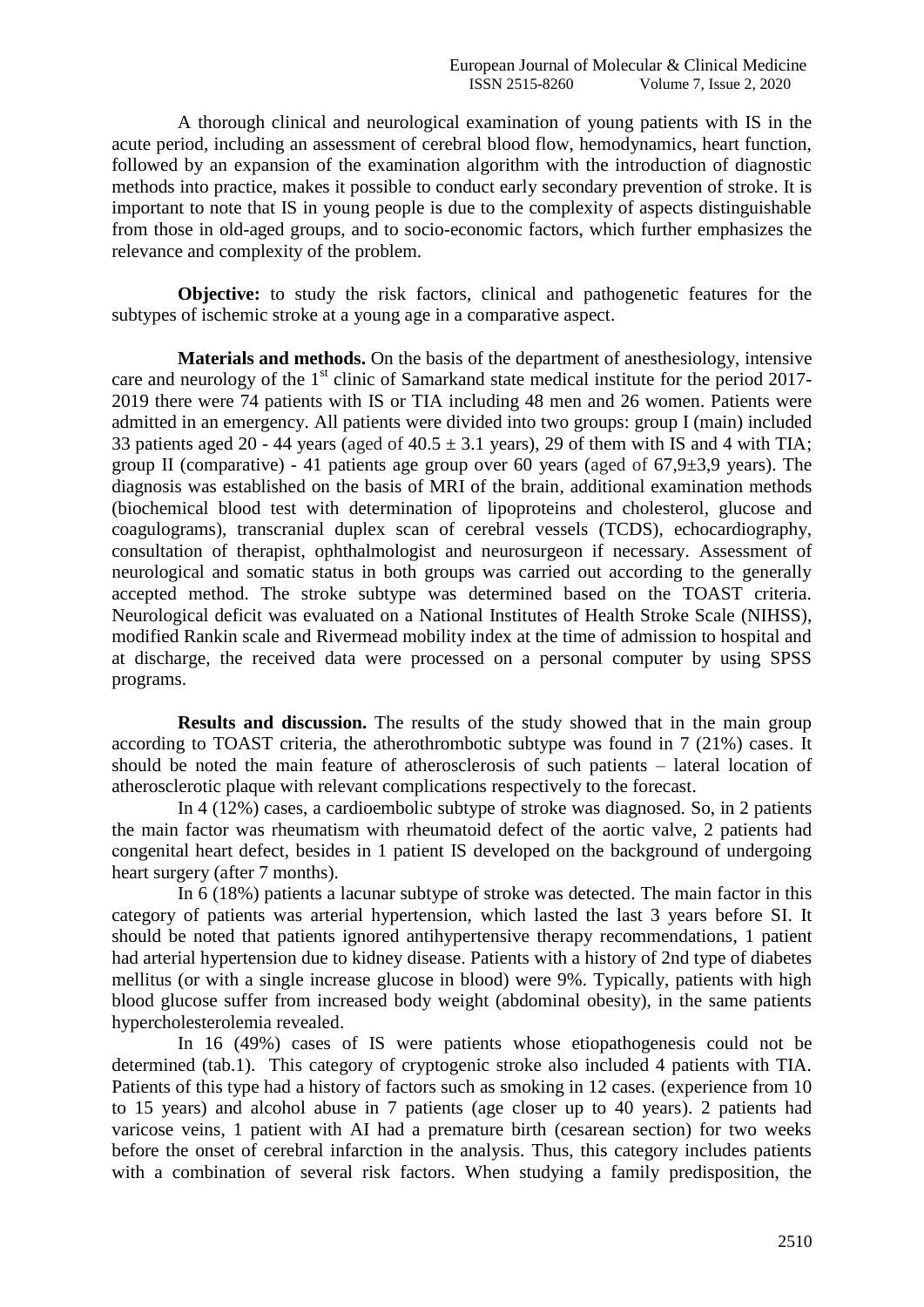presence of cardiovascular pathology in the genus such as myocardial infarction, cerebral disease, metabolic disorders was revealed. Hereditary burden of acute cerebrovascular accident was observed in almost 40% of cases.

|                       |          | ------         |               |               |               |       |  |  |
|-----------------------|----------|----------------|---------------|---------------|---------------|-------|--|--|
|                       |          |                |               | <b>Gender</b> |               |       |  |  |
| <b>Stroke subtype</b> | $n = 33$ | $\frac{0}{0}$  | men           |               |               | womtn |  |  |
|                       |          | $n = 21$       | $\frac{6}{9}$ | $n = 12$      | $\frac{6}{6}$ |       |  |  |
| Atherothrombotic      |          | 2 <sub>1</sub> |               | 57            |               |       |  |  |
| Cardioembolic         |          |                |               | 25            |               |       |  |  |
| Lacunar               |          | .8             |               | 66,7          |               | 33,3  |  |  |
| Криптогенный          |          |                |               |               |               |       |  |  |

**Table 1: Distribution of patients of the main group with various subtypes of ischemic stroke**

A characteristic moment in the comparative group was the fact that not all patients were admitted with the development of acute impairment (relatives chose not to transport to the clinic), in this regard, many of them were hospitalized a month or a month and a half after the onset of the disease. As in group I patients with IS were divided into subtypes according to the TOAST criteria. In 13 (31%), an atherothrombotic subtype of IS was detected.. The largest percentage developed against the presence of atrial fibrillation, or after myocardial infarction, in 16 (39%) cases - a cardioembolic subtype of a vascular disorder in the brain. A low percentage was noted for the lacunar and cryptogenic type - 6 (15%) for each case (tab.2). Patients of the latter groups suffered from hypertension, often in combination with 2nd type of diabetes mellitud, and patients suffered from hypertension for more than 15 years. Almost all patients had changes in the heart, increased glucose in the blood, and more than half had metabolic syndrome, in 90% hypercholesterolemia, and in 63% of patients of group II had hereditary complications of stroke ware detected.

|                       |          |               | . .<br>Gender |               |          |               |
|-----------------------|----------|---------------|---------------|---------------|----------|---------------|
| <b>Stroke subtype</b> | $n = 41$ | $\frac{6}{6}$ | men           |               | women    |               |
|                       |          |               | $n = 25$      | $\frac{6}{6}$ | $n = 16$ | $\frac{6}{6}$ |
| Atherothrombotic      |          | 31            |               | 61,5          |          | 38,5          |
| Cardioembolic         |          | 39            |               | 81,2          |          | 18,8          |
| Lacunar               |          | 15            |               | 16,7          |          | 83,3          |
| Cryptogenic           |          |               |               | 50            |          | 50            |

**Table 2: Distribution of patients in the comparative group with different subtypes of ischemic stroke by gender**

Noteworthy is the fact that atherothrombotic and cardioembolic stroke among men was higher than in the comparison group. According to the cardioembolic subtype women in the main group are slightly higher, and in the case of lacunar stroke women in the II group prevail.

When conducting an ultrasound duplex study of the arteries of the head in the main group, atherosclerotic changes, stenosis in 37% and in some cases atherosclerotic plaques were detected. And in cases of the comparison group, stenosis of the lumen of the ipsilateral artery is more than 68%. Additional neuroimaging landmark served as a MRI study, during which, in the best case, there has been confirmation of the presence of foci of ischemic cerebral infarction.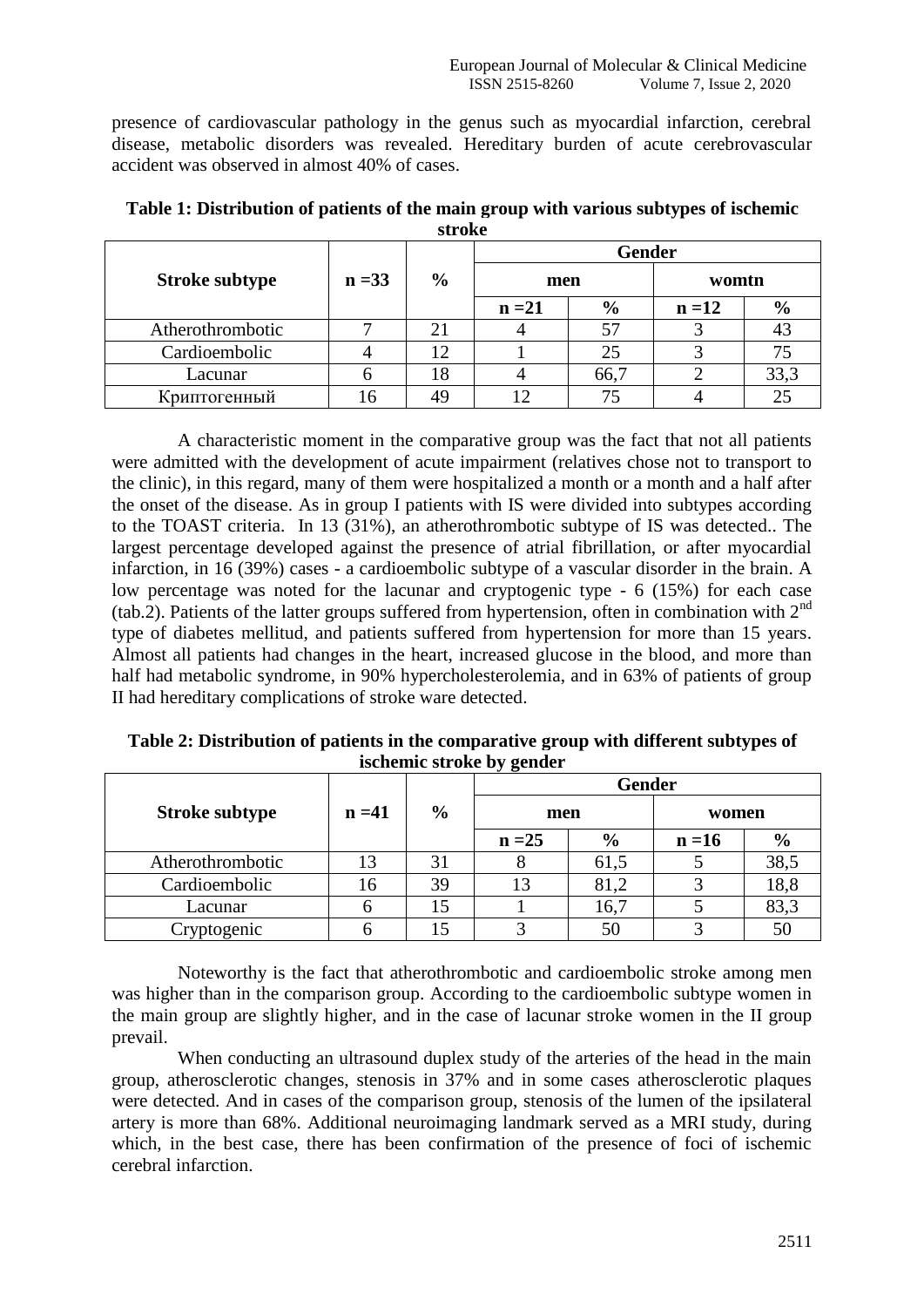In 90% of patients in group I a lesion of the left hemisphere was observed with the formation of extensive foci of ischemia, the same predominance was in the comparative group, but formation of a lesion in the brain stem in 5–6% of cases, and in the right hemisphere in 3% of cases. Not all patients underwent a neuroimaging examination because of the inability as the patient was. In 10% of cases, there was no data of focal changes on MRI, which was possibly associated with a very early start of the examination.

The clinic of neurological disorders in both groups was comparable in terms of impaired consciousness, speech, pyramidal, sensitive, vestibular and psychological changes (tab. 3).

| 8- - - r -<br><b>Neurological disorders</b> | <b>Group I</b><br>$(n=33)$ | <b>Group II</b><br>$(n=41)$ |  |
|---------------------------------------------|----------------------------|-----------------------------|--|
|                                             | $\frac{0}{0}$              | $\frac{6}{6}$               |  |
| Clear consciousness                         | 81,4                       | 79,7                        |  |
| Moderate stun                               | 18,6                       | 20,3                        |  |
| Speech impairment                           | 15,7                       | 21,4                        |  |
| Vestibular-ataxic syndrome                  | 31,4                       | 31,5                        |  |
| Pyramidal muscle tone enhancement           | 88,6                       | 79,7                        |  |
| Mixed muscle tone enhancement               | 7,1                        | 20,2                        |  |
| Lack of paresis                             | $\Omega$                   |                             |  |
| Slight paresis                              | 37,5                       | 44,9                        |  |
| Moderate paresis                            | 48,6                       | 37,1                        |  |
| Pronounced paresis                          | 15,7                       | 18                          |  |
| Pathological reflexes                       | 72,9                       | 80,9                        |  |
| <b>Sensitive Disorders</b>                  | 70                         | 76,4                        |  |

| Table 3: Comparative frequency of neurological symptoms in patients of the studied |
|------------------------------------------------------------------------------------|
| OPAIINS                                                                            |

However, if upon admission the degree of paresis in both groups did not reveal any significant differences, then at discharge it was marked by a sharp difference, in the main group, recovery was rapid and was observed in 40% of the patients examined by us, in the comparative group in patients, recovery was slow and only in 20%.

For a more accurate determination of the recovery of neurological deficit, a rating NIHSS scale was used (fig. 1).

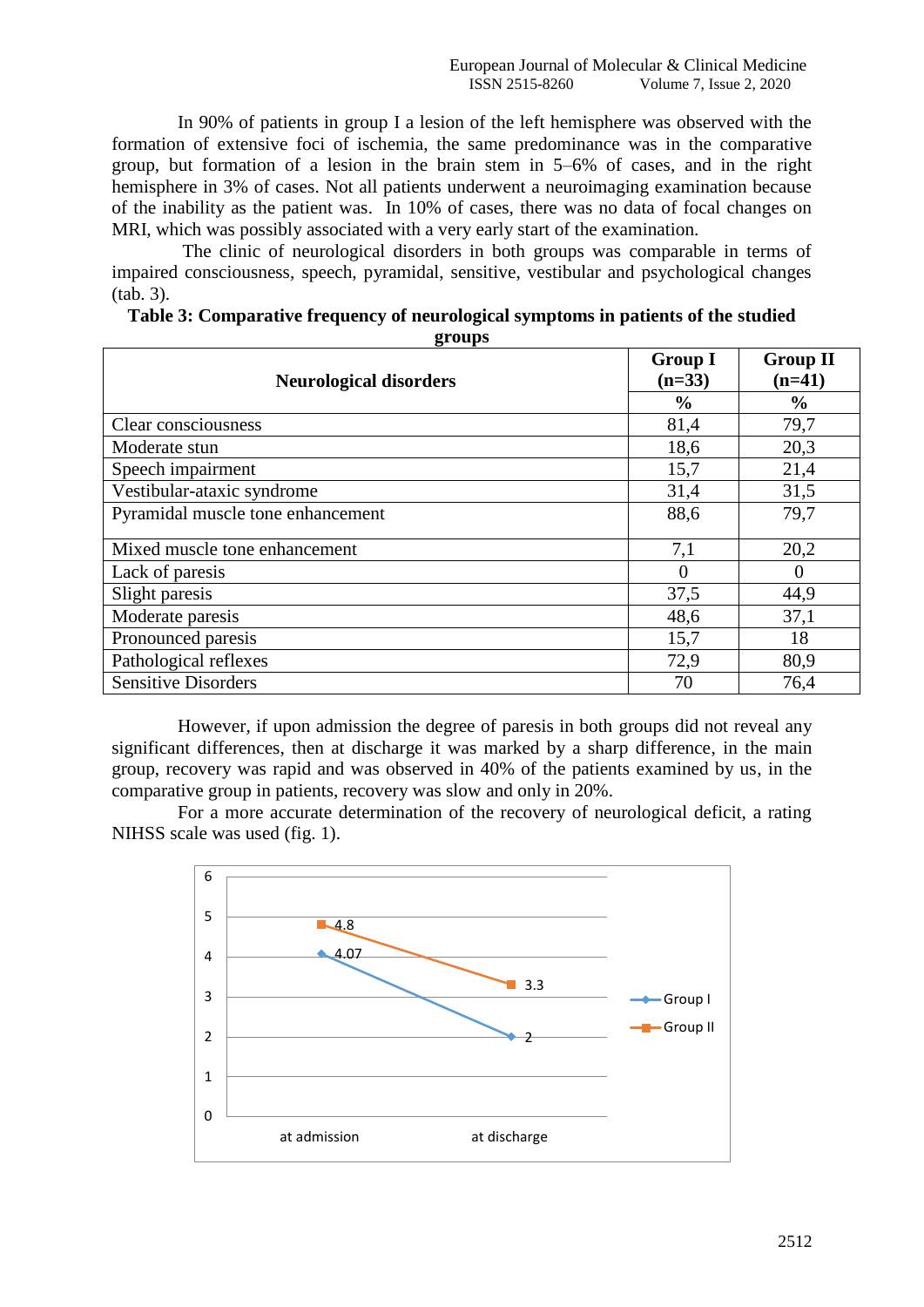## **Fig. 1. The pattern of the recovery of neurological deficit in the groups of studied patients according to a NIHSS scale**

Our data coincided with the literature data, and corresponded to the dynamics of the clinic. In the young age group, the recovery pattern corresponded to high neuroplasticity, which indicates a large reserve (potential) of the capabilities of the young organism, 46% of patients showed significant dynamics with a decrease in points, in 16% cases increase in the total score, in 10% of cases remained unchanged. The average value at admission in group I was  $4.07 \pm 3.20$  points, at discharge -  $2.0 \pm 3.1$  points; in group II, respectively, at admission  $-4.8 \pm 3.70$  points, at discharge  $-3.3 \pm 3.5$  points. According to the Rankin scale, the average value in group I at admission was  $2.20 \pm 1.1$  points, at discharge  $-1.15 \pm 1.0$  points, in 37% of patients there was a significant decrease in scores, in 20% there was no dynamics. The dynamics of cognitive recovery in the main group was traced by the Rivermead index, here in 53% of cases significant positive dynamics was noted, in 7% without dynamics. The average value in this group at admission was  $9.0 \pm 4.1$  points, at discharge  $-12.41 \pm 3.3$  points.

Thus, having studied the neurological and somatic status, laboratory and instrumental diagnostics, we can conclude, Among the risk factors for ischemic stroke in young people revealed a combination of bad habits, and in the old-aged category revealed such modulated factors as arterial hypertension, type 2 diabetes mellitus, hypercholesterolemia. Moreover, according to the TOAST criteria, a stroke of unknown etiology is found in young people, which confirms the urgency of the problem of cerebral infarction of a young age and the need for further implementation of the latest examination methods and a deeper study of the cardiovascular system. The rapid regression of neurological symptoms and restoration of lost functions that we are observing leads to the need to search for adequate therapy, determine the rehabilitation potential and prevent recurrent cerebrovascular disorders.

## **REFERENCE**

- [1] Gusev EI. Nevrologiâ. Nacional'noe rukovodstvo: rukovodstvo dlâ vračej / EI Gusev, АN Konovalov, VI Skvorcova. – M.: Vserossijskoe obŝestvo nevrologov, 2015. – s. 1064
- [2] Dzâk LА. Insul't u pacientov molodogo vozrasta / LА Dzâk, ES Curkalenko. M.: Praktičeskaâ angiologiâ,  $2010. - N<sub>2</sub>2. - s. 21-27$
- [3] Kalašnikova LA, Dobrynina LA. Išemičeskij insul't v molodom vozraste //Žurnal nevrologii i psihiatrii im. SS Korsakova. Specvypuski. – 2017. – T. 117. – №. 8. – S. 3- 12.
- [4] Kondybaeva AM, Duŝanova GA, Kužibaeva KK, Dûsembaeva ŽB, Umutbaeva GA. Osobennosti išemičeskogo insul'ta v različnyh vozrastnyh gruppah gospital'nyh bol'nyh //Vestnik Kazahskogo Nacional'nogo medicinskogo universiteta. – 2018. – №. 2.
- [5] Pankova ED, Bojko SS. Osobennosti razvitiâ išemičeskogo insul'ta u pacientki molodogo vozrasta (kliničeskij slučaj) //Vestnik Soveta molodyh učёnyh i specialistov Čelâbinskoj oblasti. – 2016. – T. 3. – №. 3 (14).
- [6] Plotnikova VV, Evtyh BR, Šarov DMА, Pasečnikova EА, Kadomcev DV, Аzarkin EV. – Sosudistaâ patologiâ golovnogo mozga u lic molodogo vozrasta // Nauč.obozrenie. Medicinskie nauki, 2017, № 4, s. 65-67
- [7] Prilepskaâ OА, Dubrovina OА. Insul't u lic molodogo vozrasta: Vse li my znaem? //Universitetskaâ medicina Urala. – 2016. – T. 2. – №. 1. – S. 75.
- [8] Samohvalova VV. Аntifosfolipidnyj sindrom kak odna iz osnovnyh pričin razvitiâ insul'ta v molodom vozraste //Krymskij terapevtičeskij žurnal. – 2013. –  $\mathbb{N}_2$ . 1. – S. 35-38.